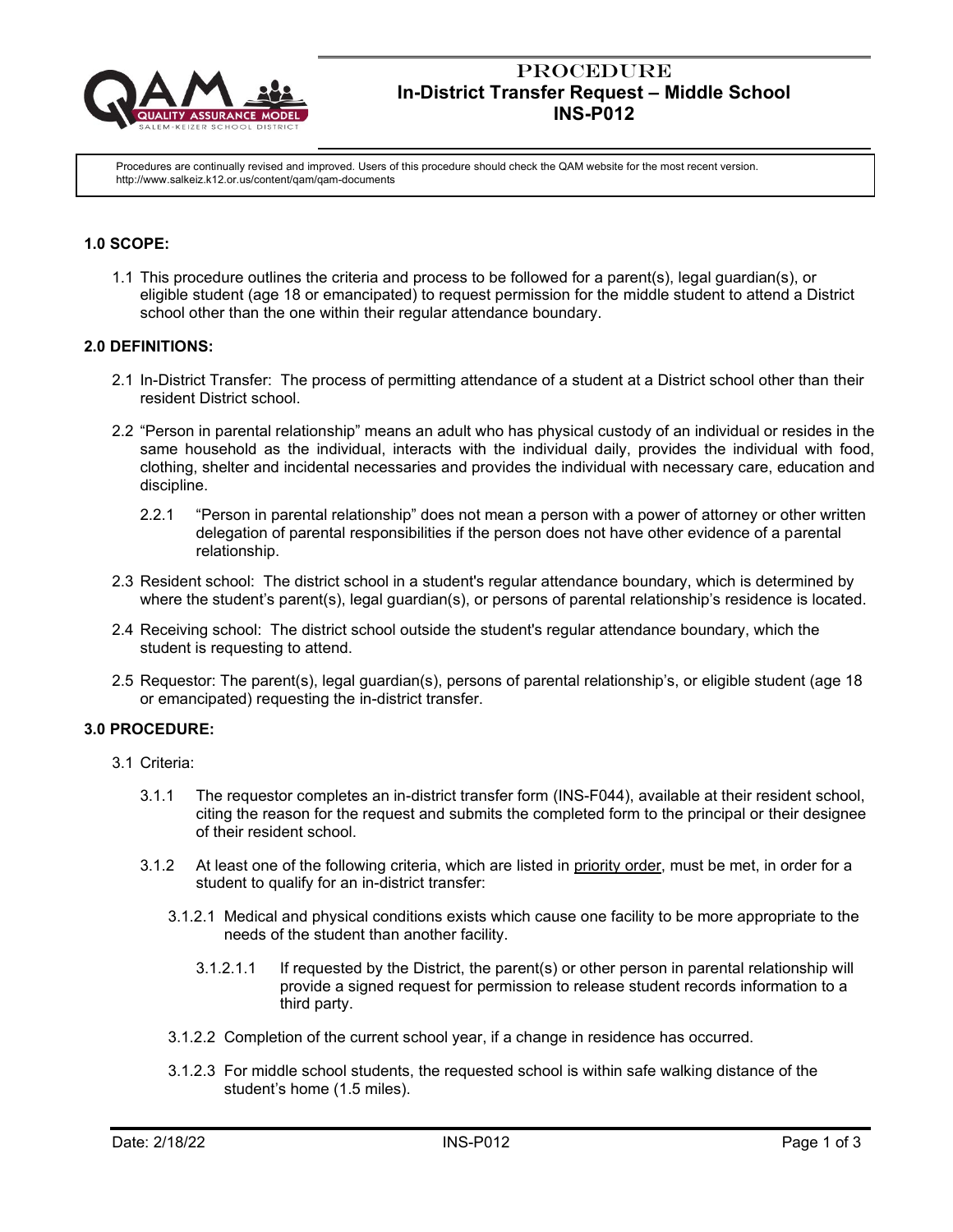

# **PROCEDURE In-District Transfer Request – Middle School INS-P012**

- 3.1.2.4 Principals of both the receiving and the sending schools and parent(s) agree that an in-district transfer will be in the best interest of the student. This decision may be predicated upon advice from medical, educational, or other professional staff.
- 3.1.3 Students currently enrolled in the Dual Language program who are transferring to the next level (5th to 6th and 8th to 9th) will roll over to the Dual Language Receiving school. These students will not be required to submit an IDT for this transition.
- 3.2 Approval Process:
	- 3.2.1 The principal or their designee of the resident school will determine if the request for transfer meets the criteria outlined in section 3.1 of this procedure.

3.2.1.1 If the request does not align with the criteria, the request will be denied.

- 3.2.2 If the request meets the criteria, the principal or their designee at the receiving school will determine if the current student/teacher ratio and projected enrollment will accommodate adding additional students to the school.
- 3.2.3 The principals of the receiving school and the resident school will make the decision on whether or not to allow the transfer.
- 3.2.4 The resident school shall communicate the decision to the requestor.
- 3.2.5 Approved requests will coincide with first and third trimester break. Approved requests will be determined by the principals of the receiving and resident schools.
	- 3.2.5.1 On occasions when the sending and receiving principals agree that an immediate transfer is in the best interest of the student, the transfer can occur immediately.
- 3.3 Timelines for requesting an in-district transfer:
	- 3.3.1 Current School Year:
		- 3.3.1.1 Completed in-district transfer can be submitted to the principal or their designee of their resident school on or after November 1 through November 30.
		- 3.3.1.2 The principals of the resident school and the receiving school will review the in-district transfer request, based on the order of receipt and will determine if the request can be approved, using the process outlined in section 3.2 of this procedure, until the receiving school determines that it no longer can accept further transfer requests.
		- 3.3.1.3 The requestor will be notified by the principal or designee from their resident school no later than December 14 if their request is approved or denied.
		- 3.3.1.4 The request will be reviewed as outlined in section 3.3.1.2 above and the requestor will be notified within two weeks of submitting the request by the principal or designee from their resident school of the decision to allow the transfer.
	- 3.3.2 Following School Year:
		- 3.3.2.1 Completed in-district transfer can be submitted to the principal or thier designee of their resident school on or after March 1 through March 31 of the preceding school year.